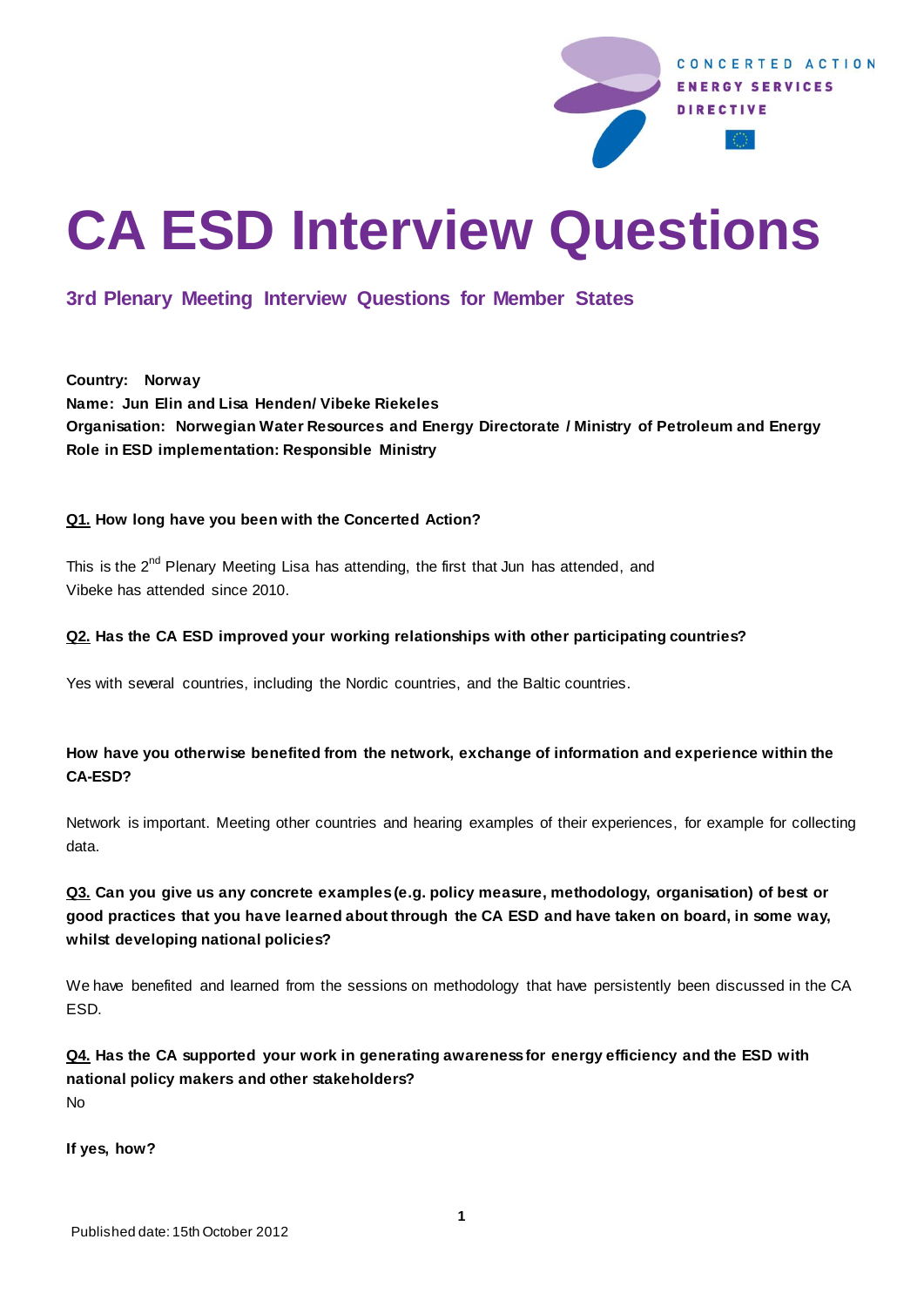

## **Q5. What has been the most useful CA ESD product/output for you? (PMs, WG Reports, website, Forum, Newsletter, National Summary Reports, public documents, other)**

The informal contacts that have been made through the participation in the CA ESD, has been very useful. Moreover, the information from the Commission at every PM is useful. The most useful outputs are the website and the Working Group reports.

#### **Q6. Do you attend other Concerted Action meetings – CA RES or CA EPBD?**

Yes, CA RES, CA EPBD. However, different people attend these from the Ministry and/or the Norwegian Water Resources and Energy Directorate. There is exchange of information between the different persons attending.

#### **If yes, what do you think the CA ESD can learn from the other Concerted Actions and vice versa?**

A lot can be learnt. It is important that there is a connection between ESD and EPBD in some areas. For synergy there has to be input on the building side for EPBD, there should be overlap or else people will work in their own bubble.

## **Q7. What is your national dissemination strategy when it comes to CA ESD material and the outcomes of the Plenary Meetings?**

Don't think anything happens. Due to the confidentiality of the Action, it is unclear what kind of information and to which extent it can be shared.

## **To how many people, and to whom, do you send the final reports and other outputs of the CA ESD? What methods do you use (meetings, email, presentations, etc)?**

None

#### **Are you aware of the NCP toolkit on the website?**

No

## **Q8. What is your feedback regarding the new in-depth topic and sessions? How was your experience in trying to identify your expert(s) to attend these sessions?**

The topic on 'How to boost energy efficiency in public procurement in the Public Sector' was useful. The topic on 'Better use of EU funding combined with national schemes for energy efficiency' was considered to be of little relevance for Norway as an EEA member state. Hence, we chose not to send any expert.

Generally, the experience has been that it is hard to motivate experts that do not work within the Ministry and/or the Norwegian Water Resources and Energy Directorate to attend the CA ESD. One reason is that the budget rules of